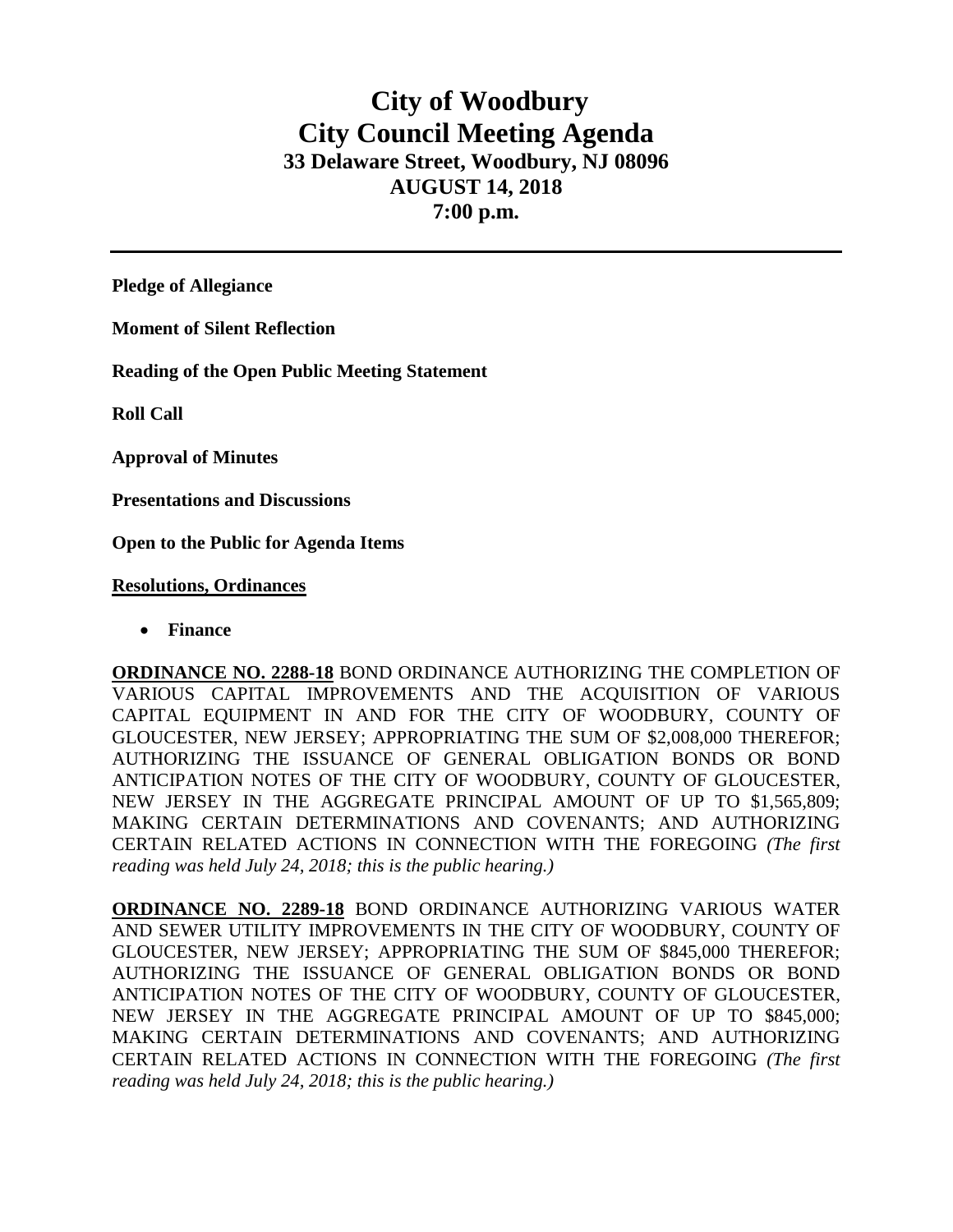**ORDINANCE NO. 2290-18** ORDINANCE OF THE CITY COUNCIL OF THE CITY OF WOODBURY AMENDING CHAPTER 190 VEHICLES AND TRAFFIC OF THE CODE OF THE CITY OF WOODBURY *(This is the first reading. Public hearing is scheduled for September 11, 2018) (No parking on the north side of Barber Avenue)*

**RESOLUTION NO. 18-132** RESOLUTION OF THE COUNCIL OF THE CITY OF WOODBURY TO EXTEND GRACE PERIOD ON THIRD QUARTER 2018 (AUGUST) AS PER N.J.S.A 54:4-67 *(Extended grace period ends August 31st)*

**RESOLUTION NO. 18-135** RESOLUTION OF THE COUNCIL OF THE CITY OF WOODBURY REJECTING ALL BIDS FOR CONSTRUCTION OF A SEMI-PERMANENT RELOCATABLE ALUMINUM FRAME MONO-PITCH STRUCTURE AT 115 SOUTH BROAD STREET *(Self-explanatory)*

**RESOLUTION NO. 18-136** RESOLUTION OF THE CITY OF WOODBURY AWARDING A CONTRACT TO RICCO CONSTRUCTION CORP. FOR THE DEMOLITION OF FOUR (4) STRUCTURES AT: 25 & 29 WEST CENTRE STREET, 259 SOUTH BARBER AVENUE, 319 EAST RED BANK AVENUE *(Contract in the total amount of \$122,800)*

**RESOLUTION NO. 18-137** RESOLUTION OF THE COUNCIL OF THE CITY OF WOODBURY ESTABLISHING A 5-YEAR MORATORIUM ON THE ISSUANCE OF ROAD OPENING PERMITS FOR THE PORTIONS OF THE ROADS RESURFACED AS PART OF THE FY2017 LOCAL ROAD MILLING & OVERLAY PROJECT FROM JUNE 29, 2018 THROUGH JUNE 28, 2023 *(Hunter Street (N. Evergreen Ave. to Rugby Place), Walnut Street, Cherry Street, and Chestnut Street)*

**RESOLUTION NO. 18-138** RESOLUTION AUTHORIZING CITY ENGINEER TO ISSUE NOTICE TO BIDDERS REGARDING THE FY2018 NJDOT LOCAL AID RESURFACING PROJECT – WEST CENTRE STREET *(Bid opening of September 19, 2018)*

Motion for Approval to Pay the Listed Vouchers

## **Reports:**

- **Committee Reports**
- **Report of the Mayor**
- **Report of the City Clerk**
- **Department Announcements**

**Unfinished Business**